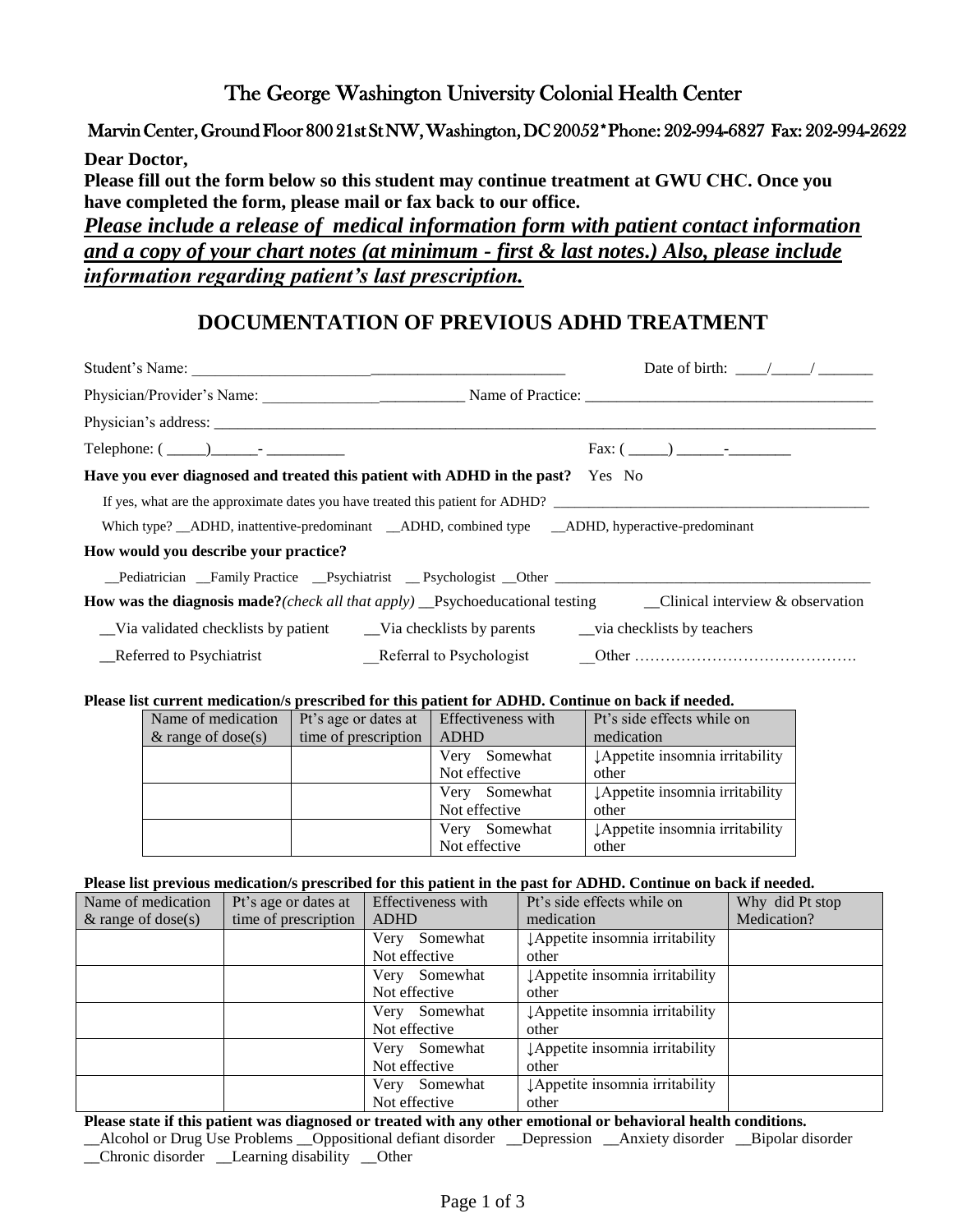| Name of medication    | Pt's age or dates at | Effectiveness of | Pt's side effects while on | Why did Pt stop |
|-----------------------|----------------------|------------------|----------------------------|-----------------|
| $\&$ range of dose(s) | time of prescription | medication       | medication                 | Medication?     |
|                       |                      | Somewhat<br>Very |                            |                 |
|                       |                      | Not effective    |                            |                 |
|                       |                      | Somewhat<br>Very |                            |                 |
|                       |                      | Not effective    |                            |                 |
|                       |                      | Somewhat<br>Very |                            |                 |
|                       |                      | Not effective    |                            |                 |
|                       |                      | Somewhat<br>Very |                            |                 |
|                       |                      | Not effective    |                            |                 |

#### **Please list other psychiatric medication(s) prescribed for this patient. Continue on back if needed.**

# **Please list other medical conditions or medications for this patient:**

|    | the control of the control of the control of the control of the control of the control of the control of the control of the control of the control of the control of the control of the control of the control of the control |  |
|----|-------------------------------------------------------------------------------------------------------------------------------------------------------------------------------------------------------------------------------|--|
|    |                                                                                                                                                                                                                               |  |
| 3. |                                                                                                                                                                                                                               |  |
|    |                                                                                                                                                                                                                               |  |
|    |                                                                                                                                                                                                                               |  |
|    |                                                                                                                                                                                                                               |  |

## **Have you had any concerns about this patient misusing stimulants, other medications or substances?**

**\_\_\_\_No \_\_\_\_Yes**

**If yes, please explain:** 

Name of Physician: \_\_\_\_\_\_\_\_\_\_\_\_\_\_\_\_\_\_\_\_\_\_\_\_\_\_\_\_\_\_\_\_\_\_\_\_\_\_\_\_\_\_\_\_\_\_\_\_\_\_\_

Signature: \_\_\_\_\_\_\_\_\_\_\_\_\_\_\_\_\_\_\_\_\_\_\_\_\_\_\_\_\_\_\_\_\_\_\_\_\_\_\_\_\_\_ Date: \_\_\_\_\_/\_\_\_\_\_\_/\_\_\_\_\_\_\_\_

# **Did you remember?**

Patient contact information

 $\Box$  Release of information form for psychiatric records

 $\Box$  A copy of your chart (at minimum, first and last note, including information regarding the last prescription written)